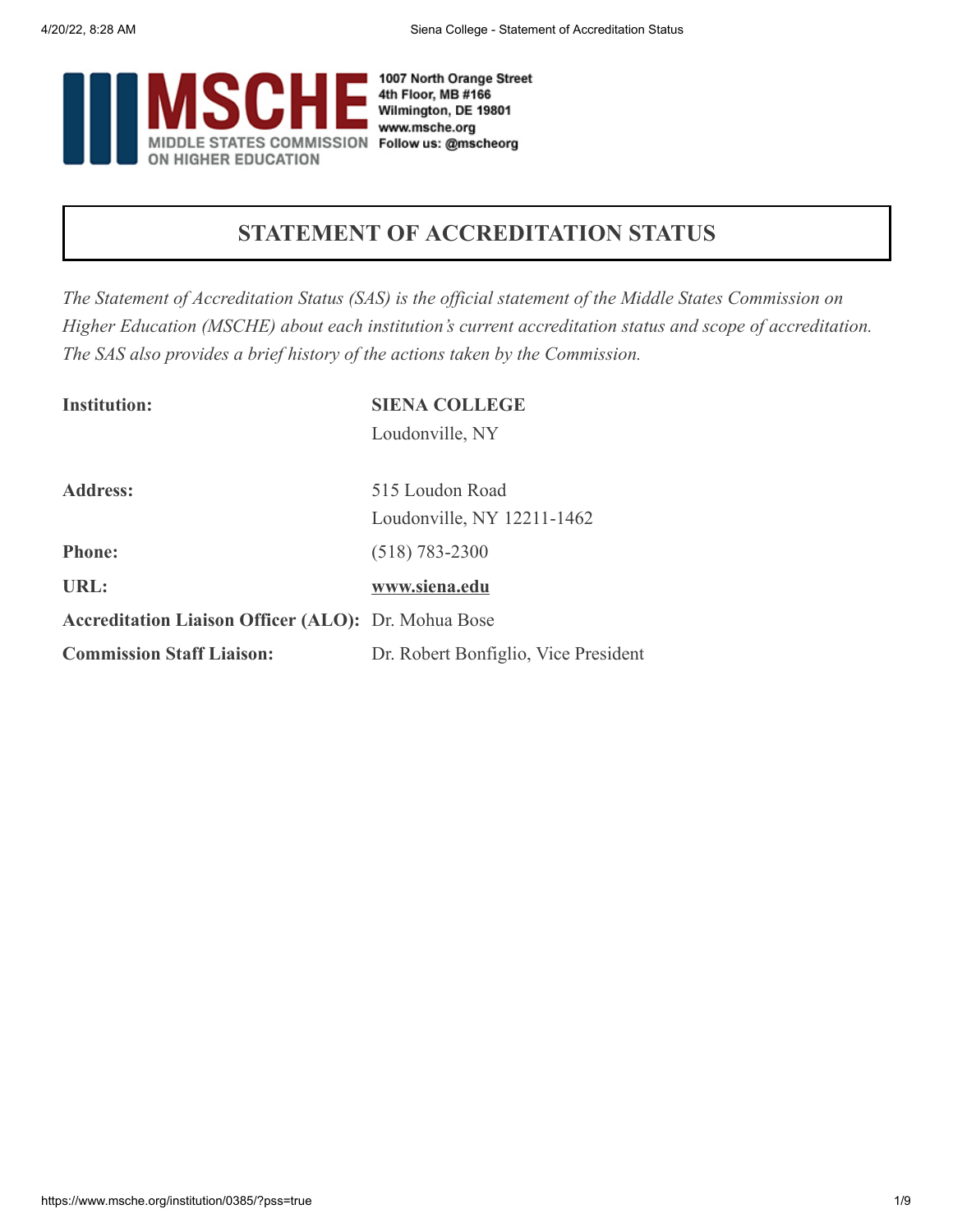## **Accreditation Summary**

*For more information, see the Commission's* **[Accreditation Actions Policy and Procedures](https://www.msche.org/policies-guidelines/)***.*

**Phase:** Accredited **Status:** Accreditation Reaffirmed **Accreditation Granted:** 1943 **Last Reaffirmation:** 2014 **Next Self-Study Evaluation:** 2023-2024 **Next Mid-Point Peer Review:** 2028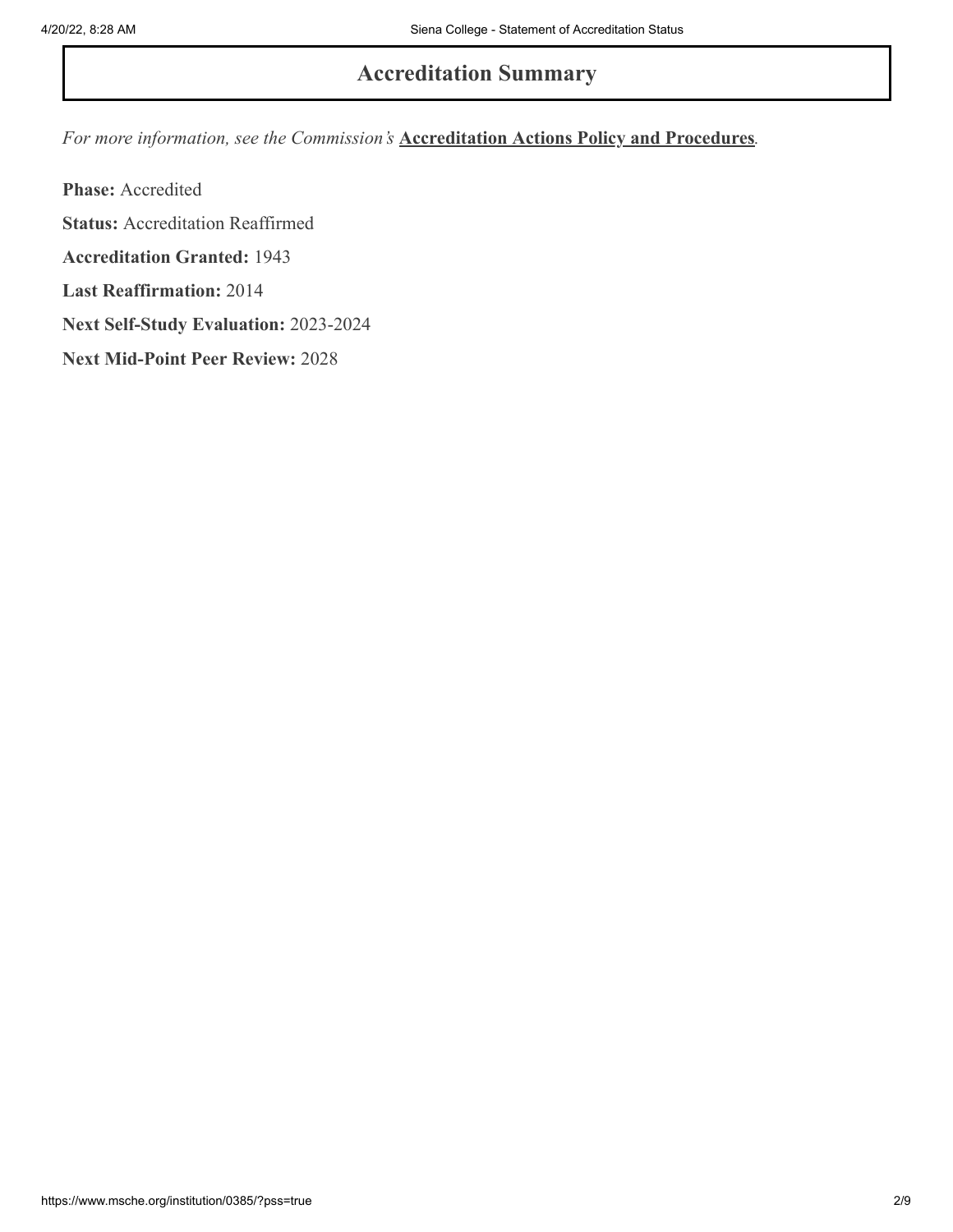# **Alternative Delivery Methods**

*The following represents approved alternative delivery methods included in the scope of the institution's accreditation:*

#### **Distance Education**

Approved to offer programs by this delivery method

#### **Correspondence Education**

Not approved for this delivery method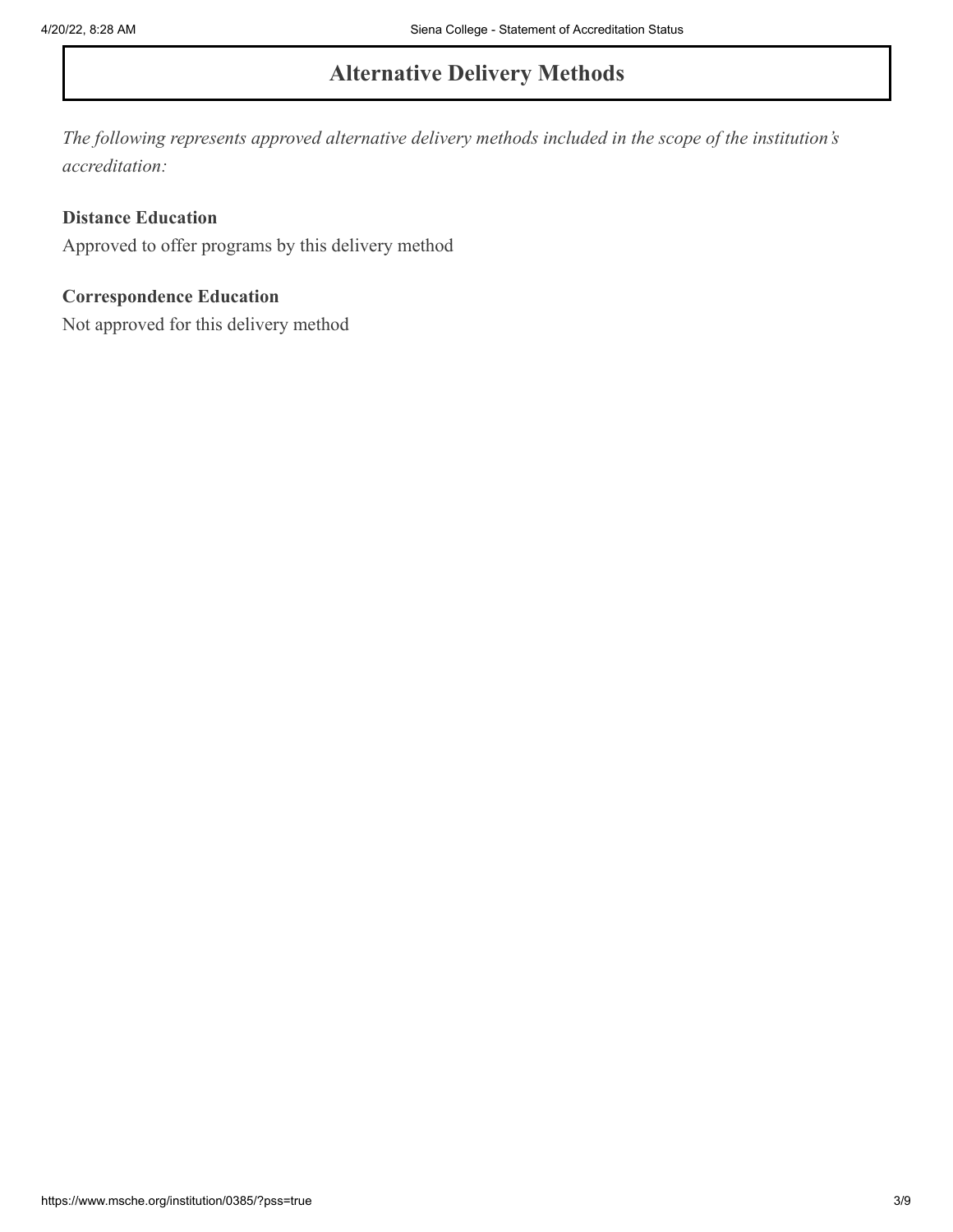# **Credential Levels**

## **Approved Credential Levels**

*The following represents credential levels included in the scope of the institution's accreditation:*

- **Postsecondary award (< 1 year)** Included within the scope:
- **Postsecondary award (1-2 yrs)** Included within the scope:
- **Postsecondary award (2-4 yrs)** Included within the scope to offer ONE program:
- **Bachelor's Degree or Equivalent** Included within the scope:
- **Post-baccalaureate Certificate** Included within the scope:
- **Master's Degree or Equivalent** Included within the scope: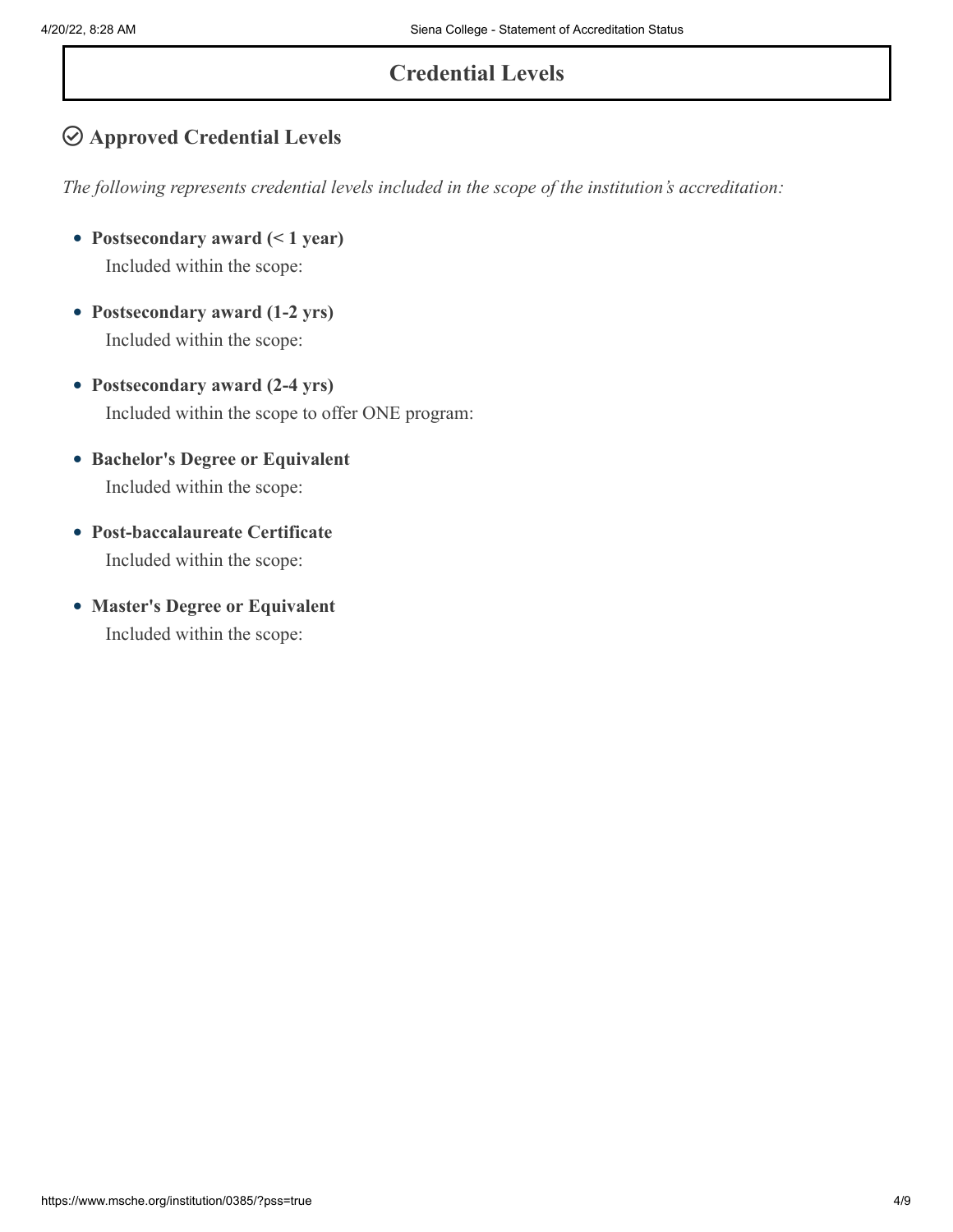### **Locations**

*The following represents branch campuses, additional locations, and other instructional sites that are included within the scope of the institution's accreditation:*

| Location                                                                   | <b>Type</b>              |
|----------------------------------------------------------------------------|--------------------------|
| <b>Berlin High School</b><br>17400 Route 22<br>Cherry Plain, NY 12040      | Other Instructional Site |
| <b>Bethlehem High School</b><br>700 Delaware Ave<br>Delmar, NY 12054       | Other Instructional Site |
| <b>Chatham High School</b><br>50 Woodbridge Avenue<br>Chatham, NY 12037    | Other Instructional Site |
| <b>Colonie Central High School</b><br>1 Raider Blvd.<br>Albany, NY 12205   | Other Instructional Site |
| <b>Duanesburg High School</b><br>163 School Drive<br>Delanson, NY 12053    | Other Instructional Site |
| <b>Glens Falls High School</b><br>10 Quade Street<br>Glens Falls, NY 12801 | Other Instructional Site |
| <b>Goshen High School</b><br>222 Scotchtown Avenue<br>Goshen, NY 10924     | Other Instructional Site |
| <b>Guilderland High School</b><br>8 School Road<br>Guilderland, NY 12085   | Other Instructional Site |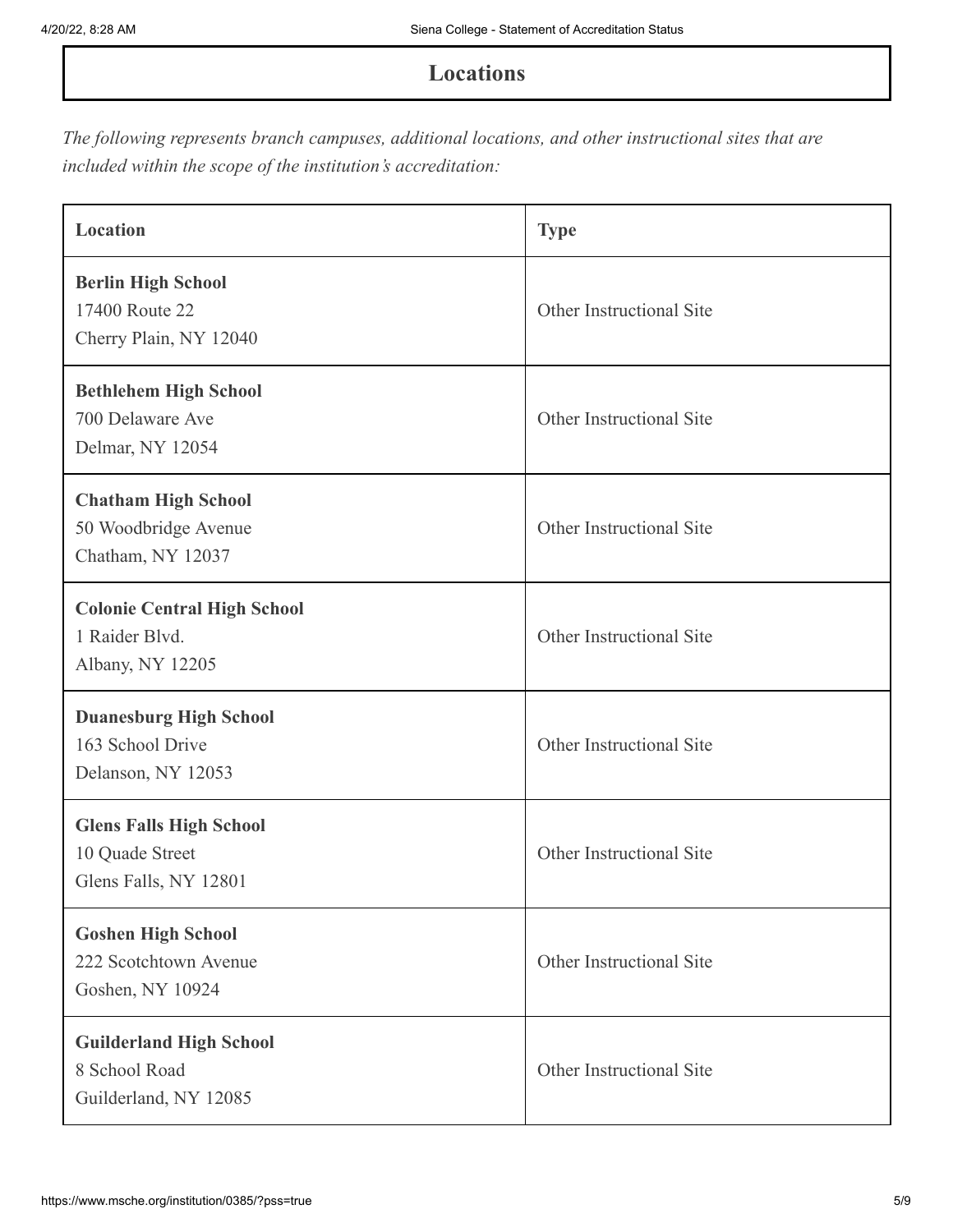| Location                                                                              | <b>Type</b>              |
|---------------------------------------------------------------------------------------|--------------------------|
| <b>Ichabod Crane High School</b><br>2910 Route 9<br>Valatie, NY 12184                 | Other Instructional Site |
| <b>Middletown High School</b><br>30 Gardner Avenue Extension<br>Middletown, NY 10940  | Other Instructional Site |
| <b>Mohonasen High School</b><br>2072 Curry Road<br>Schenectady, NY 12303              | Other Instructional Site |
| <b>Schenectady High School</b><br>1445 The Plaza<br>Schenectady, NY 12308             | Other Instructional Site |
| <b>Shaker High School</b><br>455 Watervliet-Shaker Road<br>Latham, NY 12110           | Other Instructional Site |
| <b>Sharon Springs High School</b><br>514 State Highway 20<br>Sharon Springs, NY 13459 | Other Instructional Site |
| <b>Shenendehowa High School</b><br>970 route 146<br>Clifton Park, NY 12065            | Other Instructional Site |
| <b>Tamarac High School</b><br>3992 NY2<br>Troy, NY 12180                              | Other Instructional Site |

*Definitions: For definitions of branch campus, additional locations, or other instructional sites, see the* **[Commission's Substantive Change Policy and Procedures](https://www.msche.org/policies-guidelines/)***.*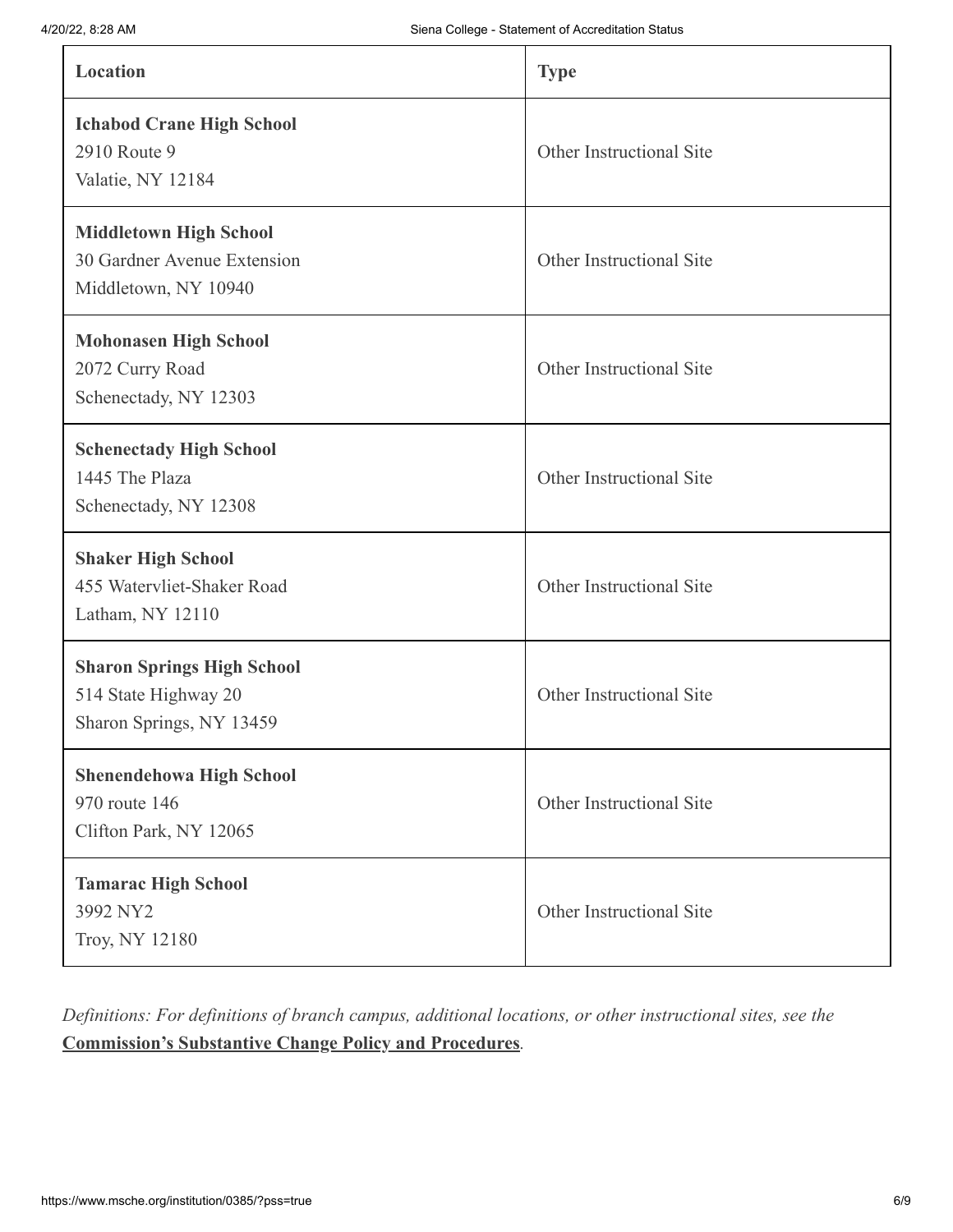### **Accreditation Actions**

*The following represents the MSCHE accreditation actions taken in the last ten (10) years. For more information, see the* **[Commission's Accreditation Actions Policy and Procedures](https://www.msche.org/policies-guidelines/)** *and* **the Substantive Change Policy and Procedures***.*

| <b>February 17, 2022</b> | To acknowledge receipt of the substantive change request. To include<br>alternative delivery method-distance education within the institution's scope of<br>accreditation. To note that the Commission reserves the right to rescind<br>approval of this substantive change if any developments reveal additional<br>information that might have affected the Commission's decision and/or the<br>requested substantive change is not implemented within one calendar year from<br>the date of this action. The next evaluation visit is scheduled for 2023-2024.                                                                                                                                                                                                                                                                                                                                                                  |
|--------------------------|------------------------------------------------------------------------------------------------------------------------------------------------------------------------------------------------------------------------------------------------------------------------------------------------------------------------------------------------------------------------------------------------------------------------------------------------------------------------------------------------------------------------------------------------------------------------------------------------------------------------------------------------------------------------------------------------------------------------------------------------------------------------------------------------------------------------------------------------------------------------------------------------------------------------------------|
| <b>March 4, 2021</b>     | To note that the Mid-Point Peer Review has been conducted and no further<br>evidence is required at this time. The next evaluation visit is scheduled for<br>2023-2024.                                                                                                                                                                                                                                                                                                                                                                                                                                                                                                                                                                                                                                                                                                                                                            |
| <b>April 30, 2020</b>    | To acknowledge receipt of the substantive change request. To include the<br>second Post-Baccalaureate - Advanced Certificate in Fraud and Digital<br>Forensics program within the institution's scope of accreditation. To note the<br>Commission may rescind this action if the requested substantive change is not<br>implemented within one calendar year from the date of this action. The next<br>evaluation visit is scheduled for 2023-2024.                                                                                                                                                                                                                                                                                                                                                                                                                                                                                |
| <b>April 16, 2020</b>    | To acknowledge receipt of formal written notice from the institution in<br>response to the Commission's request of March 9, 2020. To temporarily waive<br>Substantive Change Policy and Procedures and allow the use of distance<br>education to accommodate students impacted by coronavirus (COVID-19)<br>interruptions, in accordance with United States Department of Education<br>(USDE) guidelines published March 5, 2020. Continued use of distance<br>education beyond the limitations of USDE guidelines will require substantive<br>change approval in accordance with Substantive Change Policy and<br>Procedures. This flexibility is not available for clock-hour courses that lead to<br>licensure if the licensing body will not accept distance learning courses or<br>hours or give credit for them toward the number of hours a student must<br>complete. The next evaluation visit is scheduled for 2023-2024. |
| <b>October 29, 2019</b>  | To acknowledge receipt of the substantive change request. To include the first<br>Post-Baccalaureate Certificate in Data and Analytics within the institution's                                                                                                                                                                                                                                                                                                                                                                                                                                                                                                                                                                                                                                                                                                                                                                    |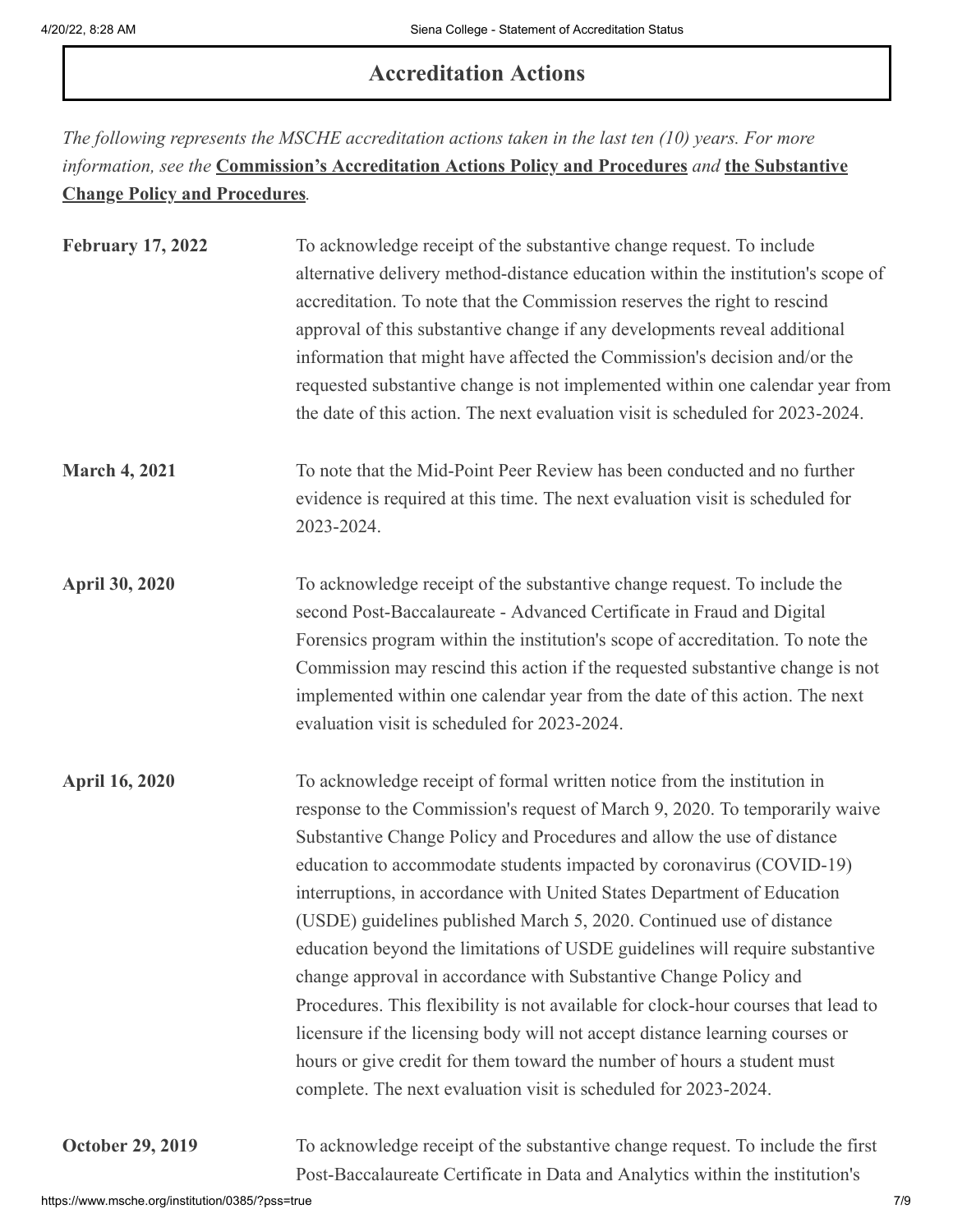| 4/20/22, 8:28 AM       | Siena College - Statement of Accreditation Status                                 |
|------------------------|-----------------------------------------------------------------------------------|
|                        | scope of accreditation. To note the Commission may rescind this action if the     |
|                        | requested substantive change is not implemented within one calendar year from     |
|                        | the date of this action. The next evaluation visit is scheduled for 2023-2024.    |
| <b>January 4, 2019</b> | To acknowledge receipt of the substantive change request. To include the          |
|                        | second Master's degree level program (Master of Business Administration)          |
|                        | within the scope of the institution's accreditation. The next evaluation visit is |
|                        | scheduled for 2023-2024.                                                          |
| <b>June 23, 2016</b>   | To accept the monitoring report. The date for the next accreditation review will  |
|                        | be determined by the Commission when it revises the accreditation cycle.          |
| <b>June 26, 2014</b>   | To reaffirm accreditation. To request a monitoring report, due April 1, 2016,     |
|                        | documenting (1) steps taken to use institutional assessment results to inform     |
|                        | decision-making about institutional planning and resource allocation (Standard    |
|                        | 7); (2) steps taken to improve the faculty handbook (Standard 10); and $(3)$      |
|                        | evidence of progress in attaining established learning goals for all academic     |
|                        | programs, including the Core Curriculum (Standard 14). The Periodic Review        |
|                        | Report is due June 1, 2019.                                                       |
|                        |                                                                                   |